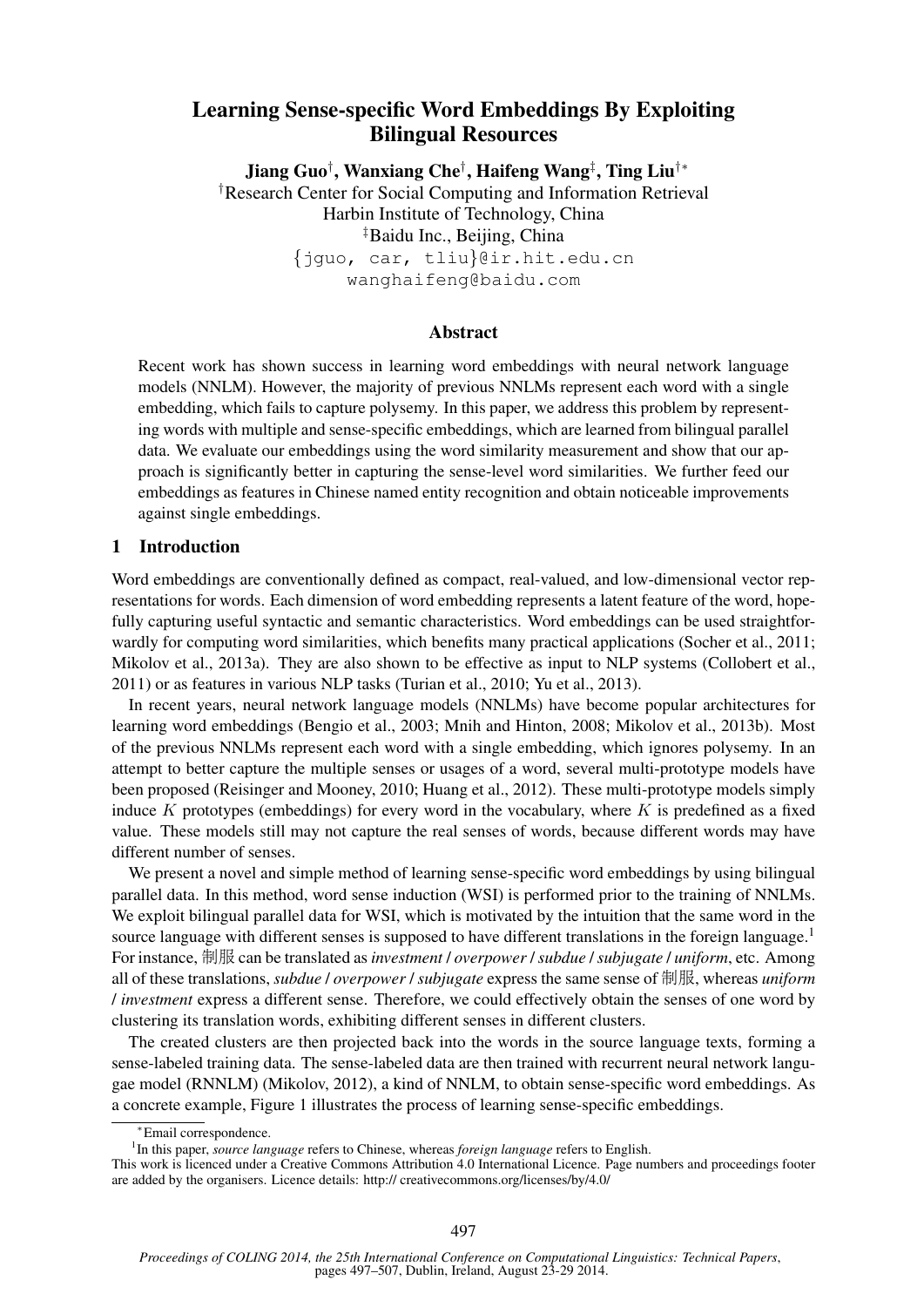

Figure 1: An illustration of the proposed method. SL stands for *source language*.

To evaluate the sense-specific word embeddings we have learned, we manually construct a Chinese polysemous word similarity dataset that contains 401 pairs of words with human-judged similarities. The performance of our method on this dataset shows that sense-specific embeddings are significantly better in capturing the sense-level similarities for polysemous words.

We also evaluate our embeddings by feeding them as features to the task of Chinese named entity recognition (NER), which is a simple semi-supervised learning mechanism (Turian et al., 2010). In order to use sense-specific embeddings as features, we should discriminate the word senses for the NER data first. Therefore, we further develop a novel monolingual word sense disambiguation (WSD) algorithm based on the RNNLM we have already trained previously. NER results show that sense-specific embeddings provide noticeable improvements over traditional single embeddings.

Our contribution in this paper is twofold:

- We propose a novel approach of learning sense-specific word embeddings by utilizing bilingual parallel data (Section 3). Evaluation on a manually constructed polysemous word similarity dataset shows that our approach better captures word similarities (Section 5.2).
- To use the sense-specific embeddings in practical applications, we develop a novel WSD algorithm for monolingual data based on RNNLM (Section 4). Using the algorithm, we feed the sense-specific embeddings as additional features to NER and achieve significant improvement (Section 5.3).

# 2 Background: Word Embedding and RNNLM

There has been a line of research on learning word embeddings via NNLMs (Bengio et al., 2003; Mnih and Hinton, 2008; Mikolov et al., 2013b). NNLMs are language models that exploit neural networks to make probabilistic predictions of the next word given preceding words. By training NNLMs, we obtain both high performance language models and word embeddings.

Following Mikolov et al. (2013b), we use the recurrent neural network as the basic framework for training NNLMs. RNNLM has achieved the state-of-the-art performance in language modeling (Mikolov, 2012) and learned effective word embeddings for several tasks (Mikolov et al., 2013b). The architecture of RNNLM is shown in Figure 2.

The input layer of RNNLM consists of two components:  $w(t)$  and  $h(t - 1)$ .  $w(t)$  is the *one-hot* representation of the word at time step  $t<sup>2</sup>$  h(t – 1) is the output of hidden layer at the last time step. Therefore, the input encodes all previous history when predicting the next word at time step t. Compared

 $2A$  feature vector of the same size of the vocabulary, and only one dimension is on.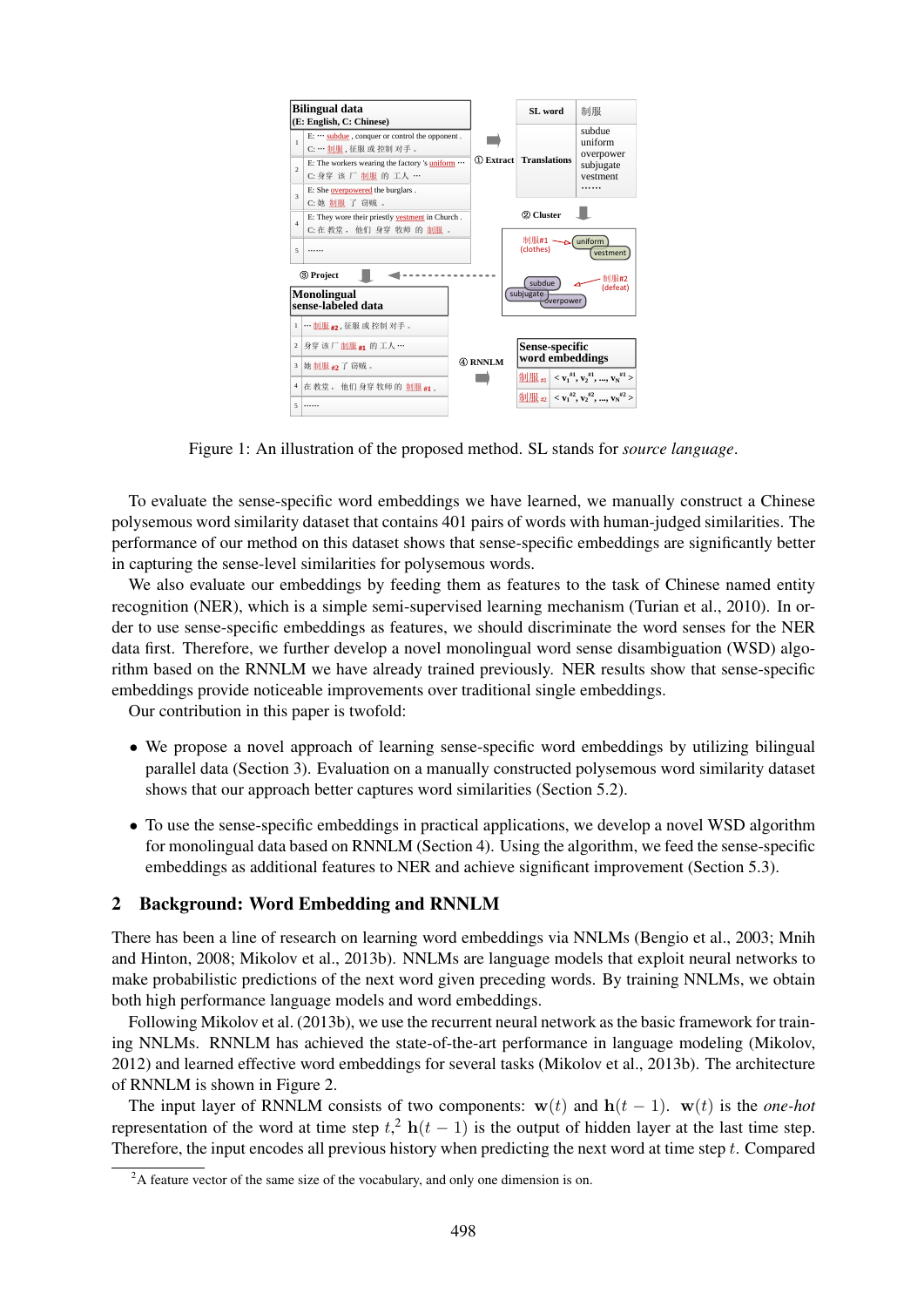

Figure 2: The basic architecture of RNNLM.

with other feed-forward NNLMs, the RNNLM can theoretically represent longer context patterns. The output y(t) represents the probability distribution of the next word  $p(\mathbf{w}(t + 1)|\mathbf{w}(t), \mathbf{h}(t - 1))$ . The output values are computed as follows:

$$
\mathbf{h}(t) = f(\mathbf{U}\mathbf{w}(t) + \mathbf{W}\mathbf{h}(t-1))
$$
\n(1)

$$
\mathbf{y}(t) = g(\mathbf{V}\mathbf{h}(t))\tag{2}
$$

where f is a sigmoid function and  $q$  is a softmax function.

The RNNLM is trained by maximizing the log-likelihood of the training data using stochastic gradient descent (SGD), in which back propagation through time (BPTT) is used to efficiently compute the gradients. In the RNNLM, U is the embedding matrix, where each column vector represents a word.

As discussed in Section 1, the RNNLM and even most NNLMs ignore the polysemy phenomenon in natural languages and induce a single embedding for each word. We address this issue and introduce an effective approach for capturing polysemy in the next section.

#### 3 Sense-specific Word Embedding Learning

In our approach, WSI is performed prior to the training of word embeddings. Inspired by Gale et al. (1992) and Chan and Ng (2005), who used bilingual data for automatically generating training examples of WSD, we present a bilingual approach for unsupervised WSI, as shown in Figure 1. First, we extract the translations of the source language words from bilingual data  $(1)$ . Since there may be multiple translations for the same sense of a source language word, it is straightforward to cluster the translation words, exhibiting different senses in different clusters (②).

Once word senses are effectively induced for each word, we are able to form the sense-labeled training data of RNNLMs by tagging each word occurrence in the source language text with its associated sense cluster (③). Finally, the sense-tagged corpus is used to train the sense-specific word embeddings in a standard manner (④).

#### 3.1 Translation Words Extraction

Given bilingual data after word alignment, we present a way of extracting translation words for source language words by exploiting the translation probability produced by word alignment models (Brown et al., 1993; Och and Ney, 2003; Liang et al., 2006).

More formally, we notate the Chinese sentence as  $c = (c_1, ..., c_l)$  and English sentence as  $e =$  $(e_1, ..., e_J)$ . The alignment models can be generally factored as:

$$
p(c|e) = \sum_{a} p(a, c|e)
$$
 (3)

$$
p(a,c|e) = \prod_{j=1}^{J} p_d(a_j|a_{j-},j)p_t(c_j|e_{a_j})
$$
\n(4)

where  $\alpha$  is the alignment specifying the position of an English word aligned to each Chinese word,  $p_d(a_j | a_{j-}, j)$  is the distortion probability, and  $p_t(c_j | e_{a_j})$  is the translation probability which we use.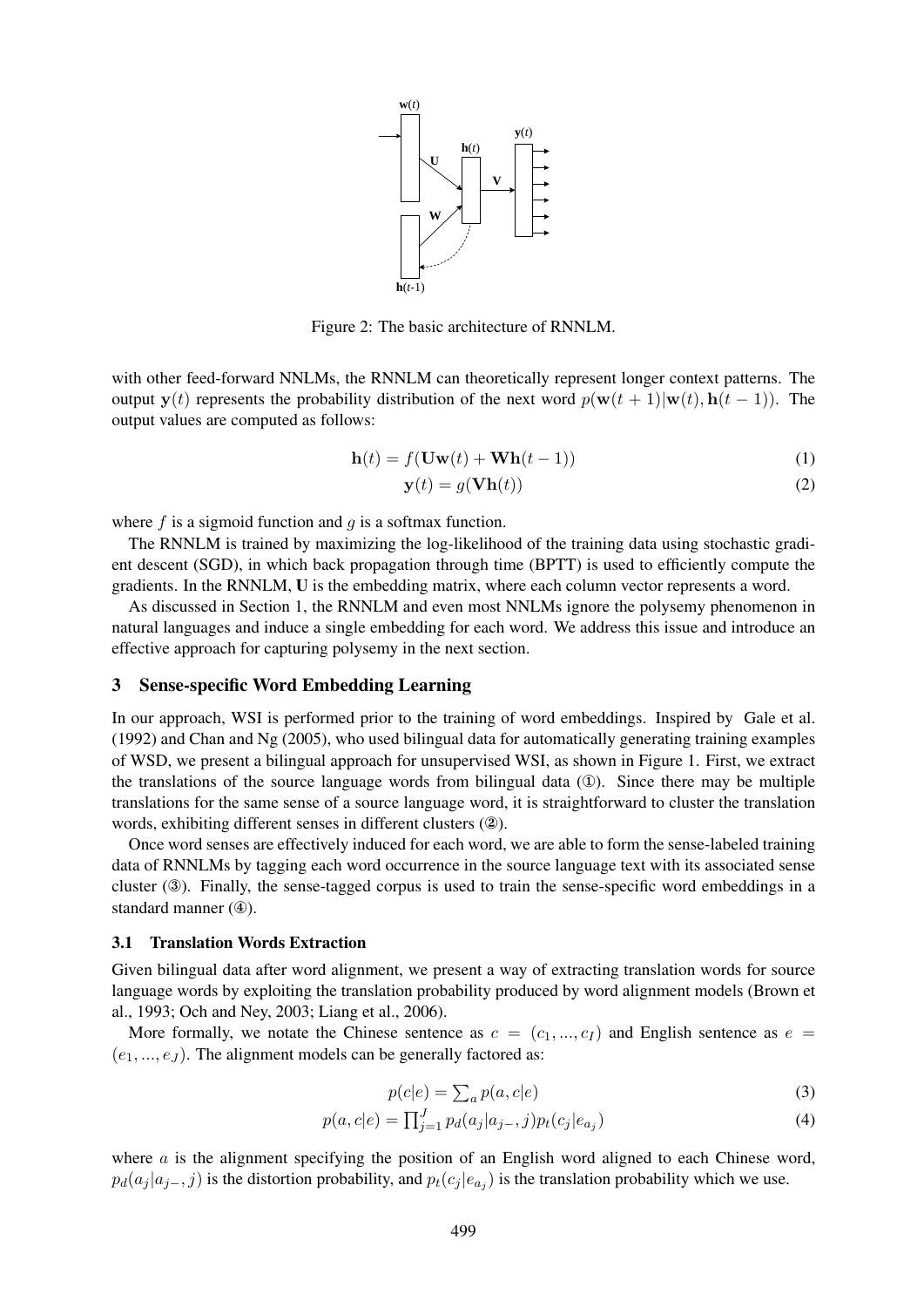| <b>SL Word</b> | <b>Translation Words</b>                  | <b>Translation Word Clusters</b>                             | <b>Nearest Neighbours</b>                                             |
|----------------|-------------------------------------------|--------------------------------------------------------------|-----------------------------------------------------------------------|
| 制服             | investment, overpower,                    | investment, uniform                                          | 穿着 $_{dress}$ , 警服 $_{policeman\ uniform}$                            |
|                | subdue, subjugate, uniform                | subdue, subjugate, overpower                                 | 打败 $_{defeat}$ , 击败 $_{beat}$ , 征服 $_{conquer}$                       |
| 花              | blossom, cost, flower,                    | flower, blossom                                              | 菜 <sub>greens</sub> , 叶 <sub>leaf</sub> , 果实 <sub>fruit</sub>         |
|                | spend, take, took<br>take, cost, spend    | 花费 <sub>cost</sub> , 节省 <sub>save</sub> , 剩下 <sub>rest</sub> |                                                                       |
| 法              | act, code, France,<br>French, law, method | <b>France</b> , French                                       | 德 $_{Germany}, \mathcal{H}_{Russia}, \mathcal{F}_{Britain}$           |
|                |                                           | law, act, code                                               | 法令 <sub>ordinance</sub> , 法案 <sub>bill</sub> , 法规 <sub>rule</sub>     |
|                |                                           | method                                                       | 概念 <sub>concept</sub> , 方案 <sub>scheme</sub> , 办法 <sub>way</sub>      |
| 领导             | lead, leader, leadership                  | leader, leadership                                           | 主管 <sub>chief</sub> , 上司 <sub>boss</sub> , 主席 <sub>chairman</sub>     |
|                |                                           | lead                                                         | 监督 <sub>supervise</sub> , 决策 <sub>decision</sub> , 工作 <sub>work</sub> |

Table 1: Results of our approach on a sample of polysemous words. The second column lists the extracted translation words of the source language word (Section 3.1). The third column lists the clustering results using affinity propagation (Section 3.2). The last column lists the nearest neighbour words computed using the learned sense-specific word embeddings (Section 5.2.2).

In this paper, we use the alignment model proposed by Liang et al. (2006). We utilize the bidirectional translation probabilities for the extraction of translations, where a foreign language word  $w_e$  is determined as a translation of source language word  $w_c$  only if both translation probabilities  $p_t(w_c|w_e)$  and  $p_t(w_e|w_c)$  exceed some threshold  $0 < \delta < 1$ .

The second column of Table 1 presents the extraction results on a sample of source language words with the corresponding translation words.

### 3.2 Clustering of Translation Words

For each source language word, its translation words are then clustered so as to separate different senses. At the clustering time, we first represent each translation word with a feature vector (point), so that we can measure the similarities between points. Then we perform clustering on these feature vectors, representing different senses in different clusters.

Different from Apidianaki (2008) who represents all occurrences of the translation words with their contexts in the foreign language for clustering, we adopt the embeddings of the translation words as the representations and directly perform clustering on the translation words, $3$  rather than the contexts of occurrences. The embedding representation is chosen for two reasons: (1) Word embeddings encode rich lexical semantics. They can be directly used to measure word similarities. (2) Embedding representation of the translation words leads to extremely high-efficiency clustering, because the number of translation words is orders of magnitude less than their occurrences.

Moreover, since the number of senses of different source language words is varied, the commonlyused k-means algorithm becomes inappropriate for this situation. Instead, we employ affinity propagation (AP) algorithm (Frey and Dueck, 2007) for clustering. In AP, each cluster is represented by one of the samples of it, which we call an *exemplar*. AP finds the *exemplars* iteratively based on the concept of "message passing". AP has the major advantage that the number of the resulting clusters is dynamic, which mainly depends on the distribution of the data. Compared with other possible clustering approaches, such as hierarchical agglomerative clustering (Kartsaklis et al., 2013), AP determines the number of resulting clusters automatically without using any partition criterions.

The third column of Table 1 lists the resulting clusters of the translation words for the sampled polysemous words. We can see that the resulting clusters are meaningful: senses are well represented by clusters of translation words.

#### 3.3 Cross-lingual Word Sense Projection

The produced clusters are then projected back into the source language to identify word senses.

<sup>&</sup>lt;sup>3</sup>The publicly available word embeddings proposed by Collobert et al. (2011) are used.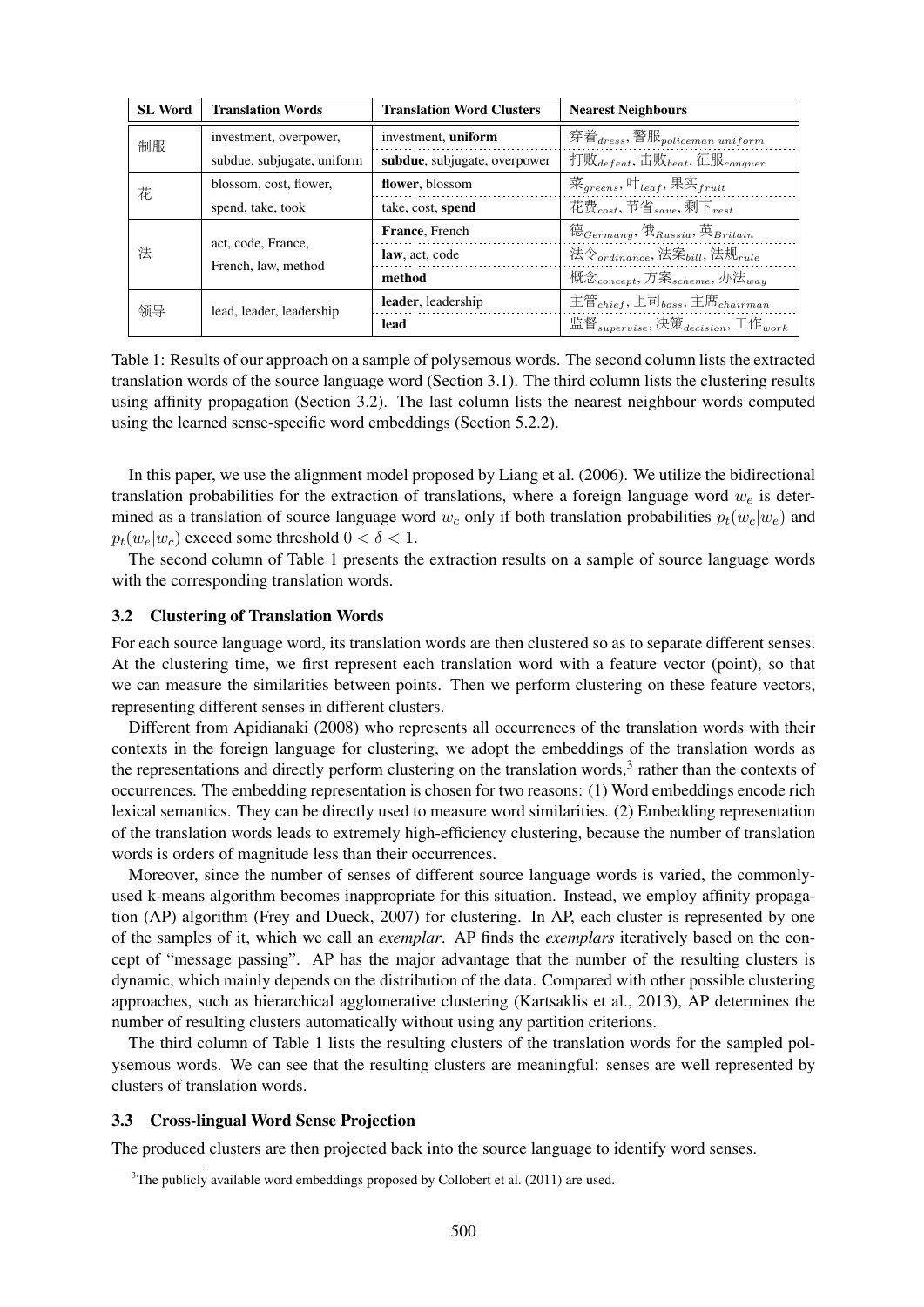For each occurrence  $w^{\circ}$  of the word w in the source language corpora, we first select the aligned word with the highest marginal edge posterior (Liang et al., 2006) as its translation. We then identify the sense of w<sup>o</sup> by computing the similarities of its translation word with each *exemplar* of the clusters, and select the one with the maximum similarity. When  $w^o$  is aligned with *NULL*, we heuristically identify its sense as the most frequent sense of  $w$  that appears in the bilingual dataset.

After projecting the word senses into the source language, we obtain a sense-labeled corpus, which is used to train the sense-specific word embeddings with RNNLM. The training process is exactly the same as single embeddings, except that the words in our training corpus has been labeled with senses.

### 4 Application of Sense-specific Word Embeddings

One of the attractive characteristic of word embeddings is that they can be directly used as word features in various NLP applications, including NER, chunking, etc. Despite of the usefulness of word embeddings on these applications, previous work seldom concerns that words may have multiple senses, which cannot be effectively represented with single embeddings. In this section, we address this problem by utilizing sense-specific word embeddings.

We take the task of Chinese NER as a case study. Intuitively, word senses are important in NER. For instance, 美 is likely to be an NE of Location when it refers to *America*. However, when it expresses the sense of *beautiful*, it should not be an NE.

Using sense-specific word embedding features for NER is not as straightforward as using single embeddings. For each word in the NER data, we first need to determine the correct word sense of it, which is a typical WSD problem. Then we use the embedding which corresponds to that sense as features. Here we treat WSD as a sequence labeling problem, and solve it with a very natural algorithm based on RNNLM we have already trained (Section 3).

#### 4.1 RNNLM-based Word Sense Disambiguation

Given the automatically induced word sense inventories and the RNNLM which has already been trained on the sense-labeled data of source language, we first develop a greedy decoding algorithm for the sequential WSD, which works deterministically. Then we improve it using beam search.

**Greedy**. For word **w**, we denote the sense-labeled **w** as  $w_{s^k}$ , where  $s^k$  represents the  $k^{th}$  sense of **w**. In each step, a single decision is made and the sense of next word  $(w(t + 1))$  which has the maximum RNNLM output is chosen, given the current (sense-labeled) word  $\mathbf{w}(t)_{s^*}$  and the hidden layer  $\mathbf{h}(t-1)$ at the last time step as input. We simply need to compute a shortlist of  $y(t)$  associated with  $w(t + 1)$ , that is,  $y(t)|_{w(t+1)}$  at each step. This process is illustrated in Figure 3.

Beam search. The greedy procedure described above can be improved using a left-to-right beam search decoding for obtaining a better sequence. The beam-search decoding algorithm keeps B different sequences of decisions in the agenda, and the sequence with the best overall score is chosen as the final sense sequence.

Note that the dynamic programming decoding (e.g. viterbi) is not applicable here, because of the recurrent characteristic of RNNLM. At each step, decisions made by RNNLM depends on all previous decisions instead of the previous state only, hence markov assumption is not satisfied.

### 5 Experiments

#### 5.1 Experimental Settings

The Chinese-English parallel datasets we use include *LDC03E24*, *LDC04E12* (1998), the *IWSLT* 2008 evaluation campaign dataset and the *PKU 863* parallel dataset. All corpora are sentence-aligned. After cleaning and filtering the corpus,<sup>4</sup> we obtain 918,681 pairs of sentences (21.7M words).

In this paper, we use *BerkeleyAligner* to produce word alignments over the parallel dataset.<sup>5</sup> *BerkeleyAligner* also gives translation probabilities and marginal edge posterior probabilities. We adopt the

<sup>&</sup>lt;sup>4</sup>Sentences that are too long (more than 40 words) or too short (less than 10 words) are discarded.

<sup>5</sup>code.google.com/p/berkeleyaligner/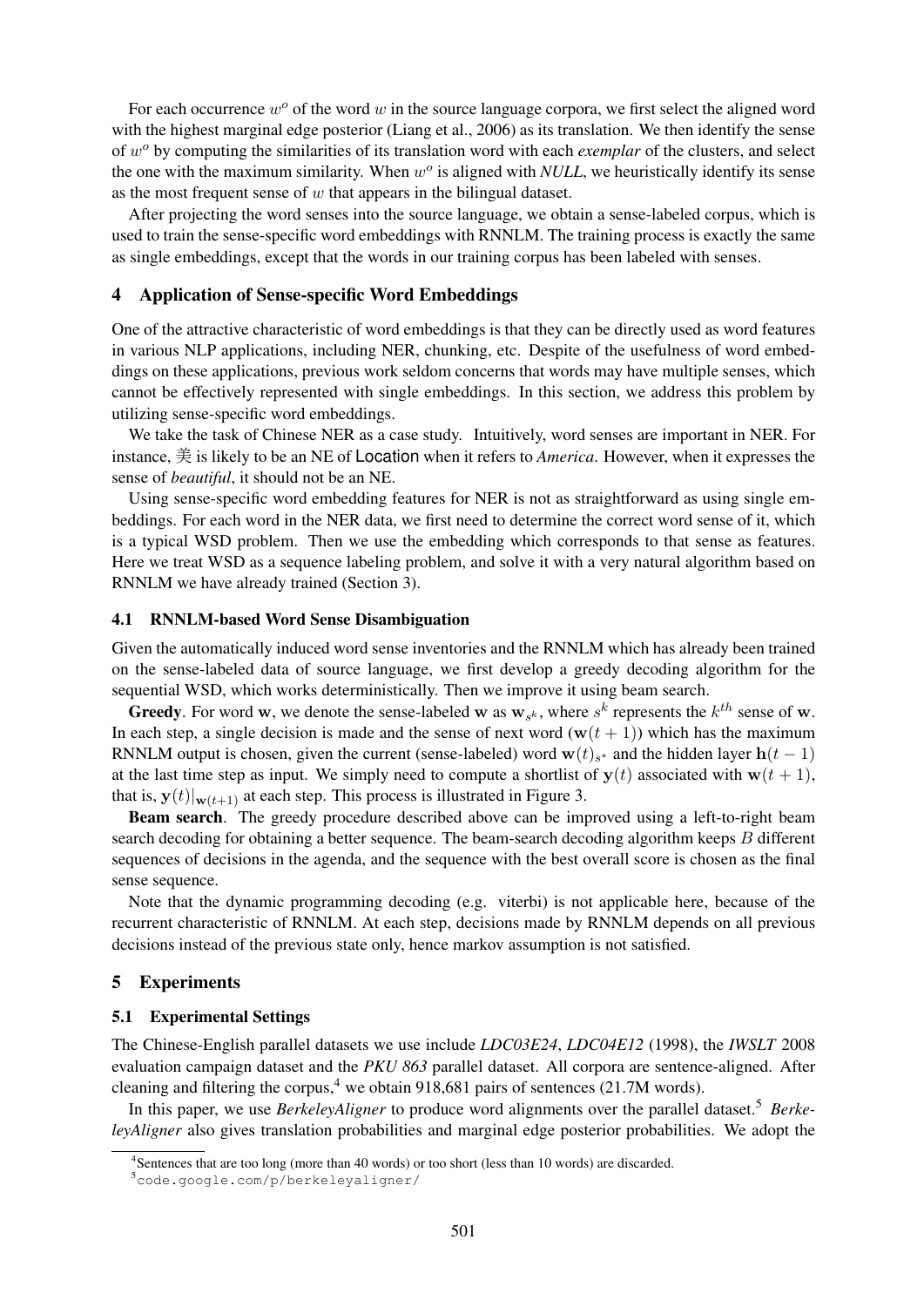

Figure 3: Using RNNLM for WSD by sequential labeling (left). Decision at each step of the RNNLMbased WSD algorithm (right).

*scikit-learn* tool (Pedregosa et al., 2011) to implement the AP clustering algorithm.<sup>6</sup> The AP algorithm is not fully automatic in deciding the cluster number. There is a tunable parameter calls *preference*. A *preference* with a larger value encourages more clusters to be produced. We set the *preference* at the median value of the input similarity matrix to obtain a moderate number of clusters. The *rnnlm* toolkit developed by Mikolov et al. (2011) is used to train RNNLM and obtain word embeddings.<sup>7</sup> We induce both single and sense-specific embeddings with 50 dimensions. Finally, We obtain embeddings of a vocabulary of 217K words, with a proportion of 8.4% having multiple sense clusters.

### 5.2 Evaluation on Word Similarity

Word embeddings can be directly used for computing similarities between words, which benefits many practical applications. Therefore, we first evaluate our embeddings using a similarity measurement.

Word similarities are calculated using the *MaxSim* and *AvgSim* metric (Reisinger and Mooney, 2010):

$$
MaxSim(u, v) = \max_{1 \le i \le k_u, 1 \le j \le k_v} s(u^i, v^j)
$$
\n
$$
(5)
$$

$$
AvgSim(u, v) = \frac{1}{k_u \times k_v} \sum_{i=1}^{k_u} \sum_{j=1}^{k_v} s(u^i, v^j)
$$
(6)

where  $k_u$  and  $k_v$  are the number of the induced senses for words u and v, respectively.  $s(\cdot, \cdot)$  can be any standard similarity measure. In this study, we use the *cosine* similarity.

Previous works used the WordSim-353 dataset (Finkelstein et al., 2002) or the Chinese version (Jin and Wu, 2012) for the evaluation of general word similarity. These datasets rarely contain polysemous words, and thus is unsuitable for our evaluation. To the best of our knowledge, no datasets for polysemous word similarity evaluation have been published yet, either in English or Chinese. In order to fill this gap in the research community, we manually construct a Chinese polysemous word similarity dataset.

### 5.2.1 Chinese Polysemous Word Similarity Dataset Construction

We adopt the HowNet database (Dong and Dong, 2006) in constructing the dataset. HowNet is a Chinese knowledge database that maintains comprehensive semantic definitions for each word in Chinese. The process of the dataset construction includes three steps: (1) Commonly used polysemous words are extracted according to their sense definitions in HowNet. (2) For each polysemous word, we select several other words to form word pairs with it. (3) Each word pair is manually annotated with similarity.

In step (1), we mainly took advantage of HowNet for the selection of polysemous words. However, the synsets defined in HowNet are often too fine-grained and many of them are difficult to distinguish,

<sup>6</sup>scikit-learn.org

<sup>7</sup>www.fit.vutbr.cz/˜imikolov/rnnlm/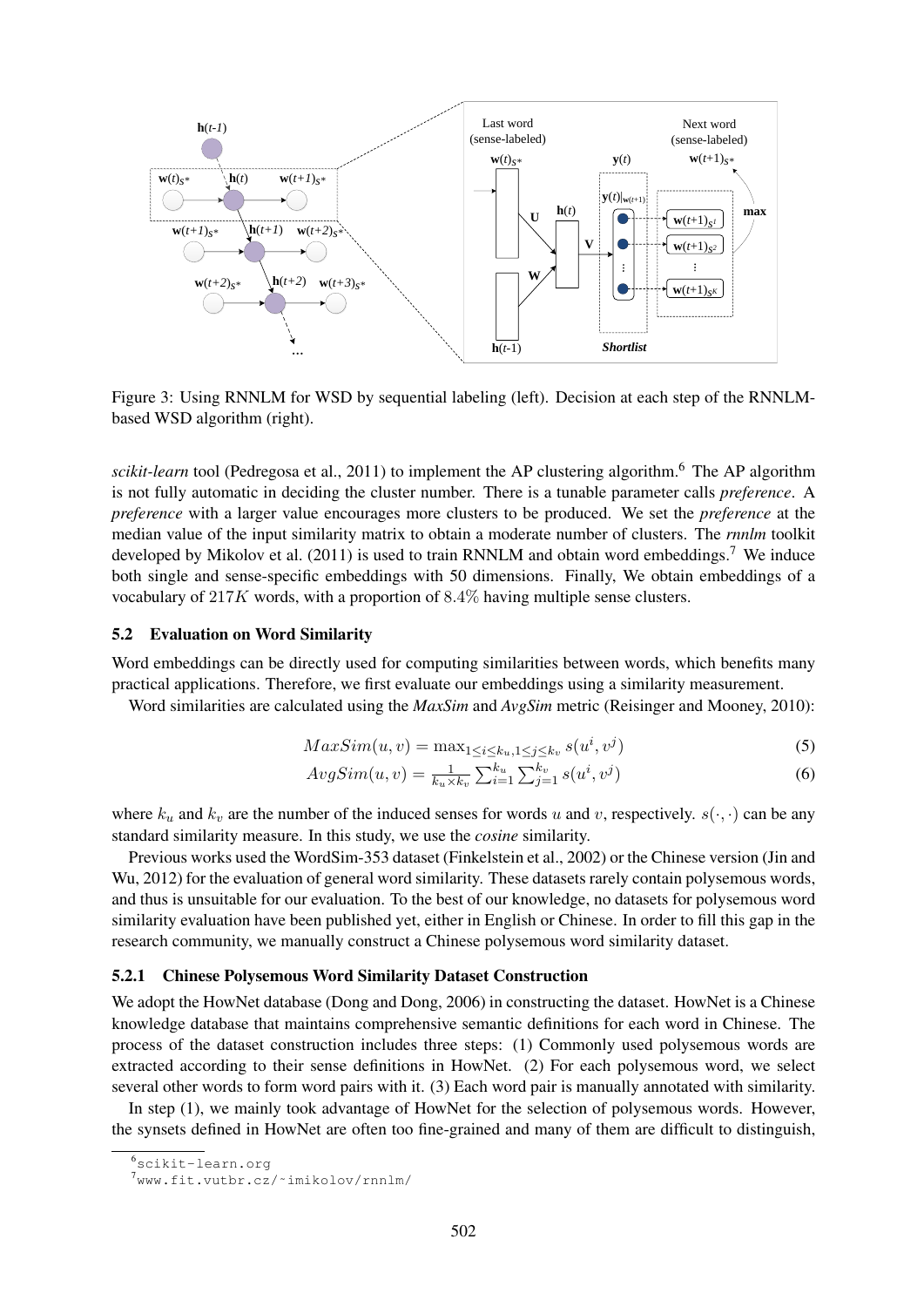particularly for non-experts. Therefore, we manually discard those words with senses that are hard to distinguish.

In step  $(2)$ , for each polysemous word w selected in step 1, we sample several other words to form word pairs with w. The sampled words can be roughly divided into two categories: *related* and *unrelated*. The *related* words are sampled manually. They can be the *hypernym*, *hyponym*, *sibling*, *(near-)synonym*, *antonym*, or *topically related* to one sense of w. The *unrelated* words are sampled randomly.

In step (3), we ask six graduate students who majored in computational linguistics to assign each word pair a similarity score. Following the setting of WordSim-353, we restrict the similarity score in the range (0.0, 10.0). To address the inconsistency of the annotations, we discard those word pairs with a standard deviation greater than 1.0. We end up with 401 word pairs annotated with acceptable consistency. Unlike the WordSim-353, in which most of the words are nouns, the words in our dataset are more diverse in terms of part-of-speech tags.

Table 2 lists a sample of word pairs with annotated similarities from the dataset. The whole evaluation dataset will be publicly available for the research community.<sup>8</sup>

| Word | Paired word                | Category      | Mean.Sim | Std.Dev |
|------|----------------------------|---------------|----------|---------|
| 制服   | 征服 $_{conquer}$            | synonym       | 8.60     | 0.29    |
|      | 重点 $_{key\,point}$         | unrelated     | 0.12     | 0.19    |
| 出    | $\mathcal{H}_{enter}$      | autonym       | 7.90     | 0.97    |
|      | 发表 $_{\text{publish}}$     | near-synonym  | 7.86     | 0.76    |
| 花    | $\ddot{\Xi}_{plant\ stem}$ | sibling       | 7.80     | 0.12    |
|      | 费用 $_{cost}$               | topic-related | 5.86     | 0.90    |
| 面    | 食物 $_{food}$               | hypernym      | 6.50     | 0.71    |
|      |                            |               |          |         |

Table 2: Sample word pairs of our dataset. The unrelated words are randomly sampled. Mean.Sim represents the mean similarity of the annotations, Std.Dev represents the standard deviation.

### 5.2.2 Evaluation Results

Following Zou et al. (2013), we use Spearman's  $\rho$  correlation and Kendall's  $\tau$  correlation for evaluation. The results are shown in Table 3. By utilizing sense-specific embeddings, our approach significantly outperforms the single-version using either *MaxSim* or *AvgSim* measurement.

For comparison with multi-prototype methods, we borrow the context-clustering idea from Huang et al.  $(2012)$ , which was first presented by Schütze  $(1998)$ . The occurrences of a word are represented by the average embeddings of its context words. Following Huang et al.'s settings, we use a context window of size 10 and all occurrences of a word are clustered using the spherical k-means algorithm, where  $k$  is tuned with a development set and finally set to 2.

| <b>System</b>   | <b>MaxSim</b>     |                   | AvgSim            |                   |
|-----------------|-------------------|-------------------|-------------------|-------------------|
|                 | $\rho \times 100$ | $\tau \times 100$ | $\rho \times 100$ | $\tau \times 100$ |
| Ours            | 55.4              | 40.9              | 49.3              | 35.2              |
| SingleEmb       | 42.8              | 30.6              | 42.8              | 30.6              |
| Multi-prototype | 40.7              | 29.1              | 38.3              | 27.4              |

Table 3: Spearman's  $\rho$  correlation and Kendall's  $\tau$  correlation evaluated on the polysemous dataset.

Surprisingly, the *multi-prototype* method performs even slightly worse than the single-version, which suggests that learning a fixed number of embeddings for every word may even harm the embedding. Additionally, the clustering process of the multi-prototype approach suffers from high memory and time cost, especially for the high-frequency words.

<sup>8</sup>ir.hit.edu.cn/˜jguo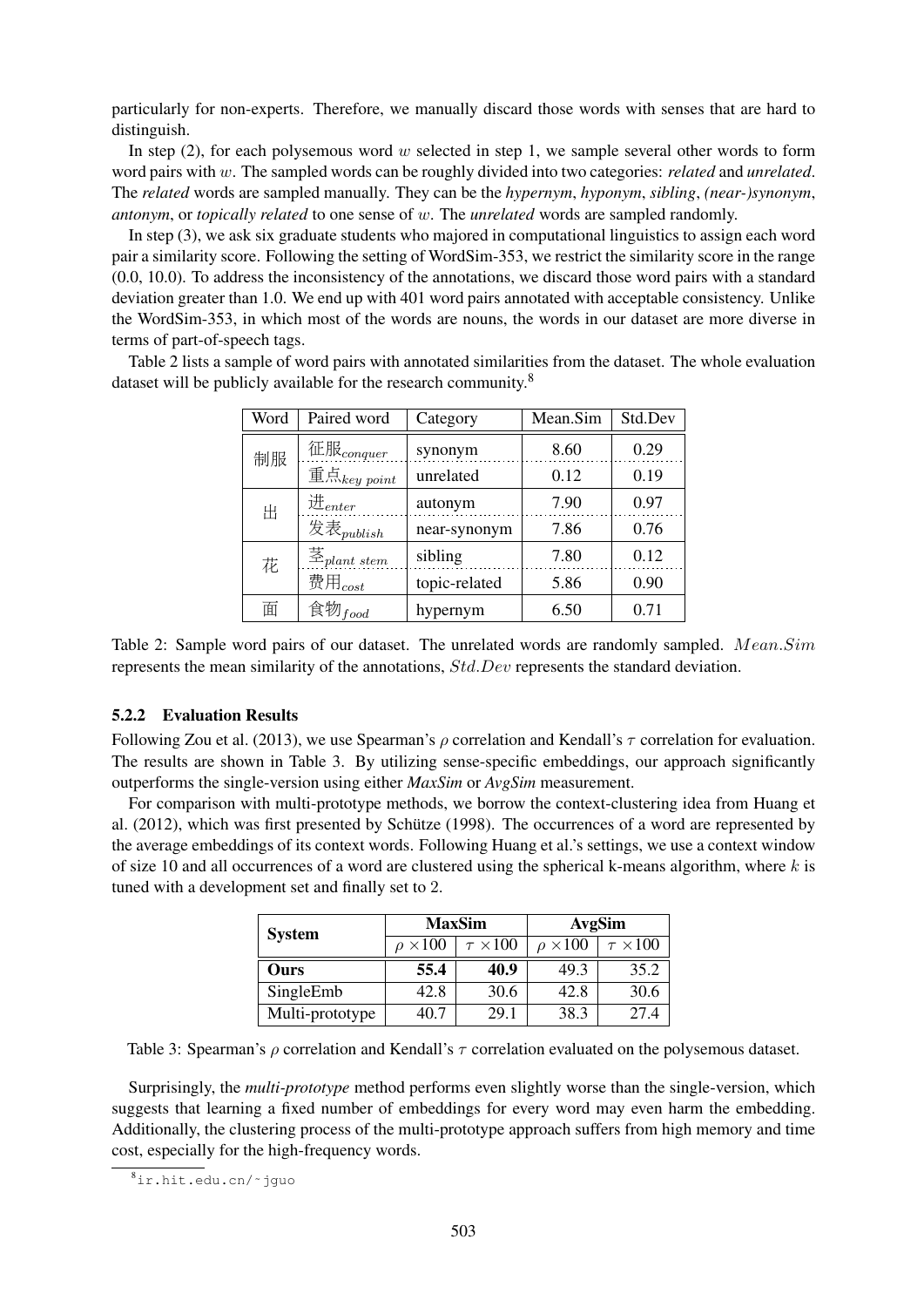To obtain intuitive insight into the superior performance of sense-specific embeddings, we list in the last column of Table 1 the nearest neighborhoods of the sampled words in the evaluation dataset. The list shows that we are able to find the different meanings of a word by using sense-specific embeddings.

# 5.3 Application on Chinese NER

We further apply the sense-specific embeddings as features to Chinese NER. We first perform WSD on the NER data using the algorithm introduced in Section 4. For beam search decoding, the beam size  $B$ is tuned on a development set and is finally set to 16.

We conduct our experiments on data from *People's Daily* (Jan. and Jun. 1998).<sup>9</sup> The original corpus contains seven NE types.<sup>10</sup> In this study, we select the three most common NE types: Person, Location, Organization. The data from January are chosen as the training set (37,426 sentences). The first 2,000 sentences from June are chosen as the development set and the next 8,000 sentences as the test set.

CRF models are used in our NER system and are optimized by L2-regularized SGD. We use the CRFSuite (Okazaki, 2007) because it accepts feature vectors with numerical values. The state-of-the-art features (Che et al., 2013) are used in our baseline system. For both single and sense-specific embedding features, we use a window size of 4 (two words before and two words after).

# 5.3.1 Results

Table 4 demonstrates the performance of NER on the test set. As desired, the single embedding features improve the performance of our baseline, which were also shown in (Turian et al., 2010). Furthermore, the sense-specific embeddings outperform the single word embeddings by nearly 1% F-score (88.56 vs. 87.58), which is statistically significant (p-value  $< 0.01$  using one-tail t-test).

| System                  |       | R     | F     |
|-------------------------|-------|-------|-------|
| <b>Baseline</b>         | 93.27 | 81.46 | 86.97 |
| $+$ SingleEmb           | 93.55 | 82.32 | 87.58 |
| +SenseEmb (greedy)      | 93.38 | 83.56 | 88.20 |
| +SenseEmb (beam search) | 93.59 | 84.05 | 88.56 |

| Table 4: Performance of NER on test data. |  |
|-------------------------------------------|--|
|-------------------------------------------|--|

According to our hypothesis, the sense-specific embeddings should bring considerable improvements to the NER of polysemous words. To verify this, we evaluate the per-token accuracy of the polysemous words in the NER test data. We again adopt HowNet to determine the polysemy. Words that are defined with multiple senses are selected as test set. Figure 4 shows that the sense-specific embeddings indeed improve the NE recognition of the polysemous words, whereas the single embeddings even decrease the accuracy slightly. We also obtain improvements on the NE recognition of the monosemous words, which provide evidences that more accurate prediction of polysemous words is beneficial for the prediction of the monosemous words through contextual influence.

# 6 Related Work

Previous studies have explored the NNLMs, which predict the next word given some history or future words as context within a neural network architecture. Schwenk and Gauvain (2002), Bengio et al. (2003), Mnih and Hinton (2007), and Collobert et al. (2011) proposed language models based on feedforward neural networks. Mikolov et al. (2010) studied language models based on RNN, which managed to represent longer history information for word-predicting and demonstrated outstanding performance.

Besides, researchers have also explored the word embeddings learned by NNLMs. Collobert et al. (2011) used word embeddings as the input of various NLP tasks, including part-of-speech tagging, chunking, NER, and semantic role labeling. Turian et al. (2010) made a comprehensive comparison of various types of word embeddings as features for NER and chunking. In addition, word embeddings

<sup>9</sup>www.icl.pku.edu.cn/icl groups/corpus/dwldform1.asp

<sup>&</sup>lt;sup>10</sup> Person, Location, Organization, Date, Time, Number and Miscellany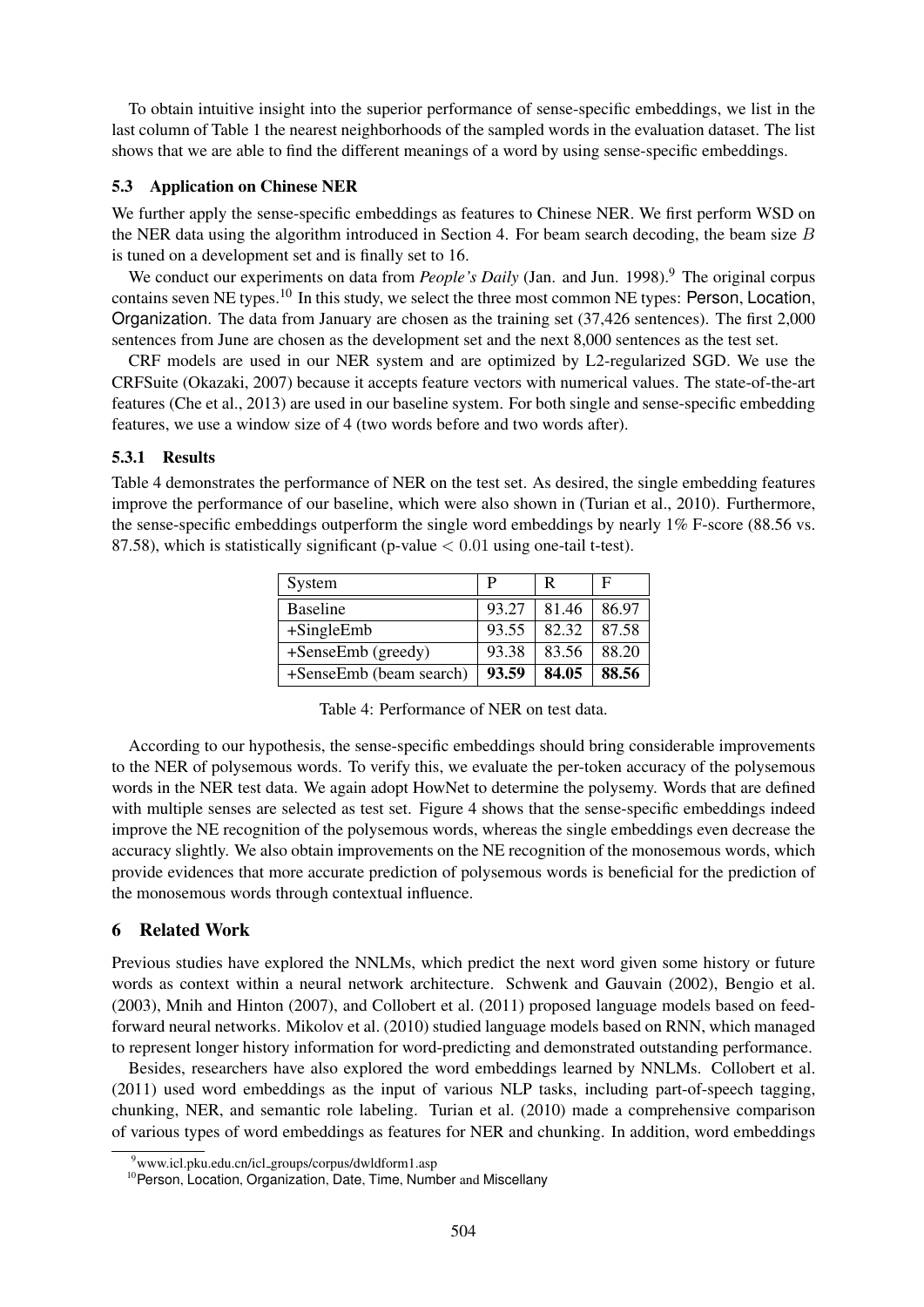

Figure 4: Per-token accuracy on the polysemous and monosemous words in the NER test data. Polysemous(*k*) represents the set of words that have more than or equal to *k* senses defined in HowNet.

are shown to capture many relational similarities, which can be recovered by vector arithmetic in the embedding space (Mikolov et al., 2013b; Fu et al., 2014). Klementiev et al. (2012) and Zou et al. (2013) learned cross-lingual word embeddings by utilizing MT word alignments in bilingual parallel data to constrain translational equivalence.

Most previous NNLMs induce single embedding for each word, ignoring the polysemous property of languages. In an attempt to capture the different senses or usage of a word, Reisinger and Mooney (2010) and Huang et al. (2012) proposed multi-prototype models for inducing multiple embeddings for each word. They did this by clustering the contexts of words. These multi-prototype models simply induced a fixed number of embeddings for every word, regardless of the real sense capacity of the specific word.

There has been a lot of work on using bilingual resources for word sense disambiguation (Gale et al., 1992; Chan and Ng, 2005). By using aligned bilingual data along with word sense inventories such as WordNet, training examples for WSD can be automatically gathered. We employ this idea for word sense induction in our study, which is free of any pre-defined word sense thesaurus.

The most similar work to our sense induction method is Apidianaki (2008). They presented a method of sense induction by clustering all occurrences of each word's translation words. In their approach, occurrences are represented with their contexts. We suggest that clustering contexts suffer from high memory and time cost, as well as data sparsity. In our method, by clustering the embeddings of translation words, we induce word senses much more efficiently.

To evaluate word similarity models, researchers often apply a dataset with human-judged similarities on word pairs, such as WordSim-353 (Finkelstein et al., 2002), MC (Miller and Charles, 1991), RG (Rubenstein and Goodenough, 1965) and Jin and Wu (2012). For context-based multi-prototype models, (Huang et al., 2012) constructs a dataset with context-dependent word similarity. To the best of our knowledge, there is no publicly available datasets for context-unaware polysemous word similarity evaluation yet. This paper fills this gap.

# 7 Conclusion

This paper presents a novel and effective approach of producing sense-specific word embeddings by exploiting bilingual parallel data. The proposed embeddings are expected to capture the multiple senses of polysemous words. Evaluation on a manually annotated Chinese polysemous word similarity dataset shows that the sense-specific embeddings significantly outperforms the single embeddings and the multiprototype approach.

Another contribution of this study is the development of a beam-search decoding algorithm based on RNNLM for monolingual WSD. This algorithm bridges the proposed sense-specific embeddings and practical applications, where no bilingual information is provided. Experiments on Chinese NER show that the sense-specific embeddings indeed improve the performance, especially for the recognition of the polysemous words.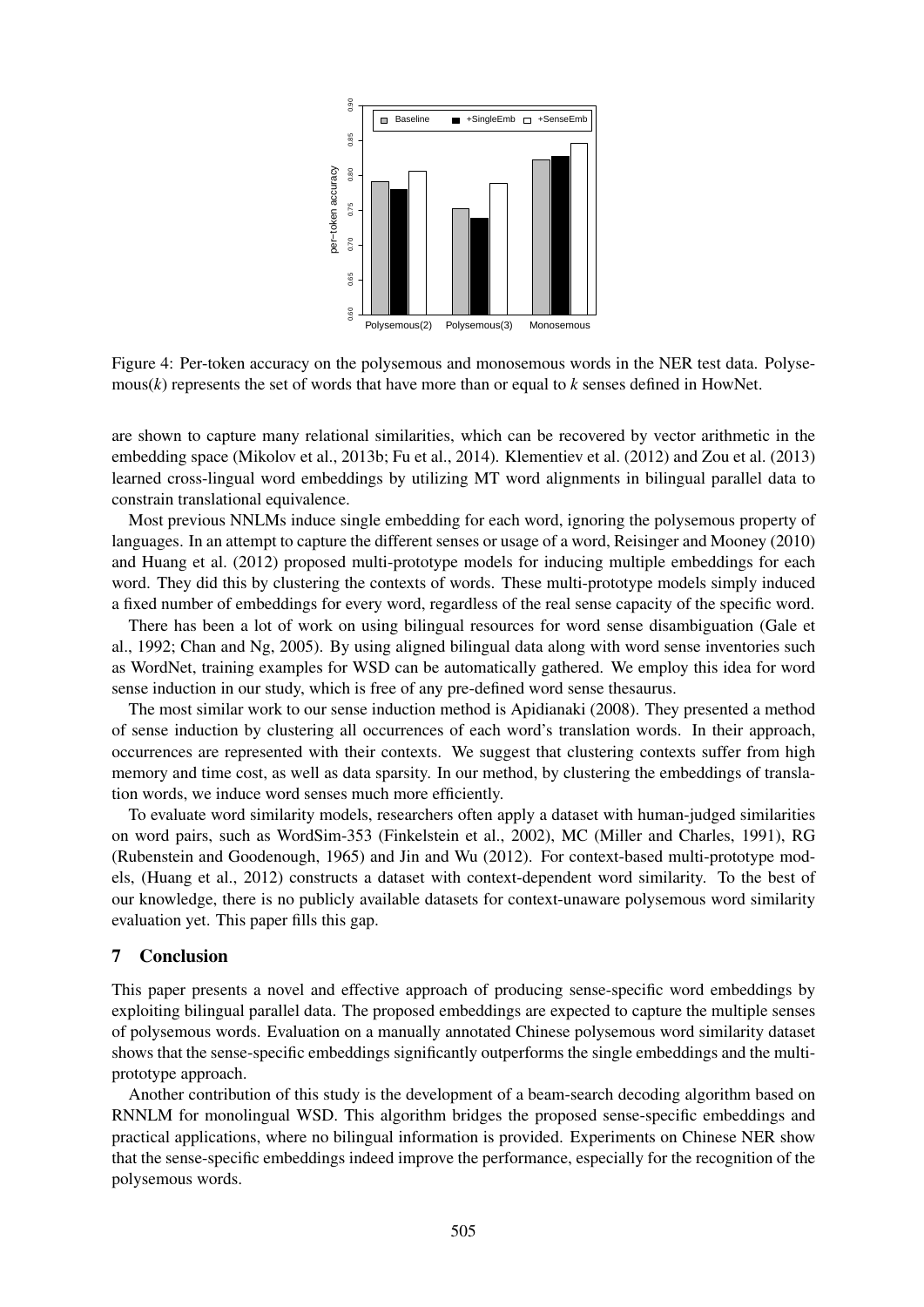### Acknowledgments

We are grateful to Dr. Zhenghua Li, Yue Zhang, Shiqi Zhao, Meishan Zhang and the anonymous reviewers for their insightful comments and suggestions. This work was supported by the National Key Basic Research Program of China via grant 2014CB340503 and 2014CB340505, the National Natural Science Foundation of China (NSFC) via grant 61370164.

### References

- Marianna Apidianaki. 2008. Translation-oriented word sense induction based on parallel corpora. In *In Proceedings of the 6th Conference on Language Resources and Evaluation (LREC)*, Marrakech, Morocco.
- Yoshua Bengio, Rejean Ducharme, Pascal Vincent, and Christian Janvin. 2003. A neural probabilistic language ´ model. *The Journal of Machine Learning Research*, 3:1137–1155.
- Peter F Brown, Vincent J Della Pietra, Stephen A Della Pietra, and Robert L Mercer. 1993. The mathematics of statistical machine translation: Parameter estimation. *Computational linguistics*, 19(2):263–311.
- Yee Seng Chan and Hwee Tou Ng. 2005. Scaling up word sense disambiguation via parallel texts. In *AAAI*, volume 5, pages 1037–1042.
- Wanxiang Che, Mengqiu Wang, Christopher D. Manning, and Ting Liu. 2013. Named entity recognition with bilingual constraints. In *Proceedings of the 2013 Conference of the North American Chapter of the Association for Computational Linguistics: Human Language Technologies*, pages 52–62, Atlanta, Georgia, June.
- Ronan Collobert, Jason Weston, Leon Bottou, Michael Karlen, Koray Kavukcuoglu, and Pavel Kuksa. 2011. ´ Natural language processing (almost) from scratch. *The Journal of Machine Learning Research*, 12:2493–2537.
- Zhendong Dong and Qiang Dong. 2006. *HowNet and the Computation of Meaning*. World Scientific.
- Lev Finkelstein, Evgeniy Gabrilovich, Yossi Matias, Ehud Rivlin, Zach Solan, Gadi Wolfman, and Eytan Ruppin. 2002. Placing search in context: The concept revisited. *ACM Transactions on Information Systems*, 20(1):116– 131.
- Brendan J Frey and Delbert Dueck. 2007. Clustering by passing messages between data points. *science*, 315(5814):972–976.
- Ruiji Fu, Jiang Guo, Bing Qin, Wanxiang Che, Haifeng Wang, and Ting Liu. 2014. Learning semantic hierarchies via word embeddings. In *Proceedings of the 52th Annual Meeting of the Association for Computational Linguistics: Long Papers-Volume 1*, Baltimore MD, USA.
- William A Gale, Kenneth W Church, and David Yarowsky. 1992. Using bilingual materials to develop word sense disambiguation methods. In *Proceedings of the 4th International Conference on Theoretical and Methodological Issues in Machine Translation*, pages 101–112.
- Eric H Huang, Richard Socher, Christopher D Manning, and Andrew Y Ng. 2012. Improving word representations via global context and multiple word prototypes. In *Proceedings of the 50th Annual Meeting of the Association for Computational Linguistics: Long Papers-Volume 1*, pages 873–882.
- Peng Jin and Yunfang Wu. 2012. Semeval-2012 task 4: evaluating chinese word similarity. In *Proceedings of the First Joint Conference on Lexical and Computational Semantics-Volume 1: Proceedings of the main conference and the shared task, and Volume 2: Proceedings of the Sixth International Workshop on Semantic Evaluation*, pages 374–377.
- Dimitri Kartsaklis, Mehrnoosh Sadrzadeh, and Stephen Pulman. 2013. Separating disambiguation from composition in distributional semantics. *CoNLL-2013*, pages 114–123.
- Alexandre Klementiev, Ivan Titov, and Binod Bhattarai. 2012. Inducing crosslingual distributed representations of words. In *Proceedings of COLING 2012*, pages 1459–1474, Mumbai, India, December.
- Percy Liang, Ben Taskar, and Dan Klein. 2006. Alignment by agreement. In *Proceedings of the main conference on Human Language Technology Conference of the North American Chapter of the Association of Computational Linguistics*, pages 104–111.
- Tomas Mikolov, Martin Karafiát, Lukáš Burget, Jan Cernocky, and Sanjeev Khudanpur. 2010. Recurrent neural network based language model. In *Proceedings of Interspeech*, pages 1045–1048.